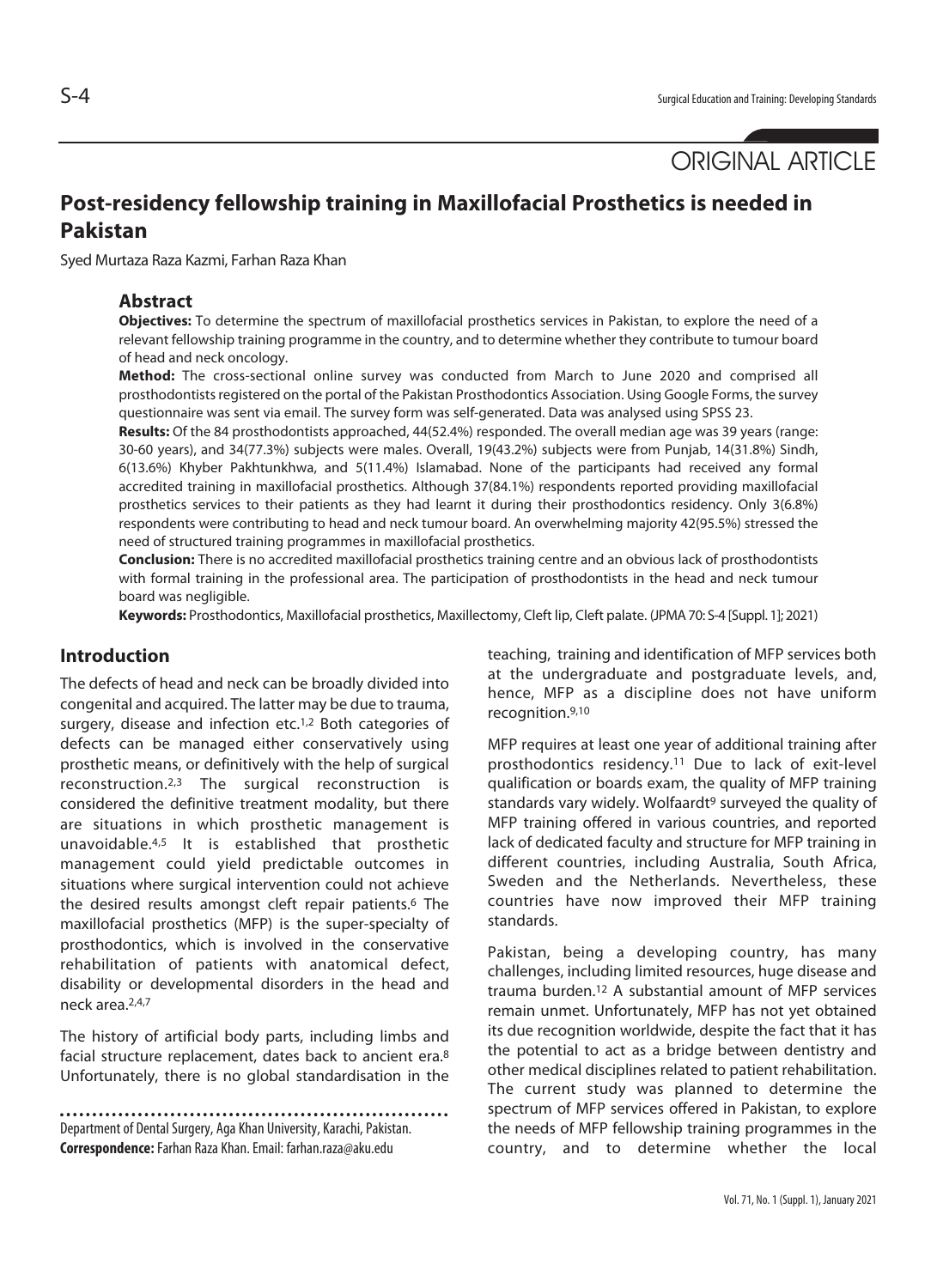prosthodontists contribute to tumour board of head and neck oncology.

#### **Subjects and Methods**

The cross-sectional online survey was conducted from March to June 2020 and comprised registered prosthodontists regardless of age, gender or professional experience. The survey was pre-designed by modifying the proforma used by Ariani et al.<sup>13</sup> After an approval of exemption from the institutional ethics review committee of the Aga Khan University (2020-4929- 11001), the survey questionnaire was emailed using Google Forms to all the prosthodontists registered on the web portal of Pakistan Prosthodontics Association (PPA) which provided the relevant emails.14 Three weekly reminders were mailed to all the participants, and no personal contacts were made to avoid the possibility of influenced results. Informed consent was an integral part of the proforma without which the form could not be submitted.

The proforma was divided into 4 sections: demographics, dental education and training, MFP training, services and practice, and the participants' recommendations and promotion of MFP as a super-specialty. The informed consent was integral part of the proforma, without which the form could not be submitted.

Personal identifiers, including name, license number, contact number etc., were neither taken nor reported. The information received was in password-protected soft files, and the database was only accessible by the research team and ethics committee.

12 (29.3%) Otolaryngology 26 (63.4%) **Head and Neck Surgery Oral Surgery** 39 (95.1%) 10 (24.4%) **Plastic surgery** 2 (4.9%) **Sleep Medicine**  $2(4.9%)$ Oncology 0 10 20 30 40

Data was analysed using SPSS 23. Demographics of the

Figure: Distribution of referrals from other specialties (n=40); \*multiple responses were allowed.

participants were noted. Categorical variables were reported as frequency and percentages, while quantitative variables were reported as mean ± standard deviation (SD) / Median and interquartile range (IQR). Chi square / Fisher exact test was applied to determine whether MFP services were associated with gender or years of experience etc. P<0.05 was taken as statistically significant.

#### **Results**

Of the 91 emails retrieved from the portal, 5(5.5%) addresses were duplicate and 2(2.2%) subjects had left the country. Of the 84(92.3%) prosthodontists approached, 44(52.4%) responded. The overall median

**Table-1:** Association of gender with working hours per day.

| Gender |         | Working hours per day | <b>Total</b> | p-value  |          |    |          |
|--------|---------|-----------------------|--------------|----------|----------|----|----------|
|        | $2 - 4$ | 5-6                   | 7-8          | $9 - 10$ | N/A      |    |          |
| Female |         |                       |              | $\Omega$ |          | 10 |          |
| Male   |         | 12                    | 14           |          | $\Omega$ | 34 | $0.001*$ |
| Total  | h       | 17                    | 15           |          |          | 44 |          |

**Table-2:** Association of number of years since terminal qualification with involvement in the head and neck tumour board.

| <b>Number of years since</b> | <b>Head and neck tumour board</b> | <b>Total</b> | p-value |      |
|------------------------------|-----------------------------------|--------------|---------|------|
| terminal qualification       | No                                | Yes          |         |      |
| $<$ 5 years                  | 18                                |              | 19      |      |
| 5.1-10 years                 | 12                                | 0            | 12      |      |
| 10.1-15 years                | 8                                 |              | 9       | 0.07 |
| $>15.1$ years                | ξ                                 |              | 4       |      |
| Total                        | 41                                |              | 44      |      |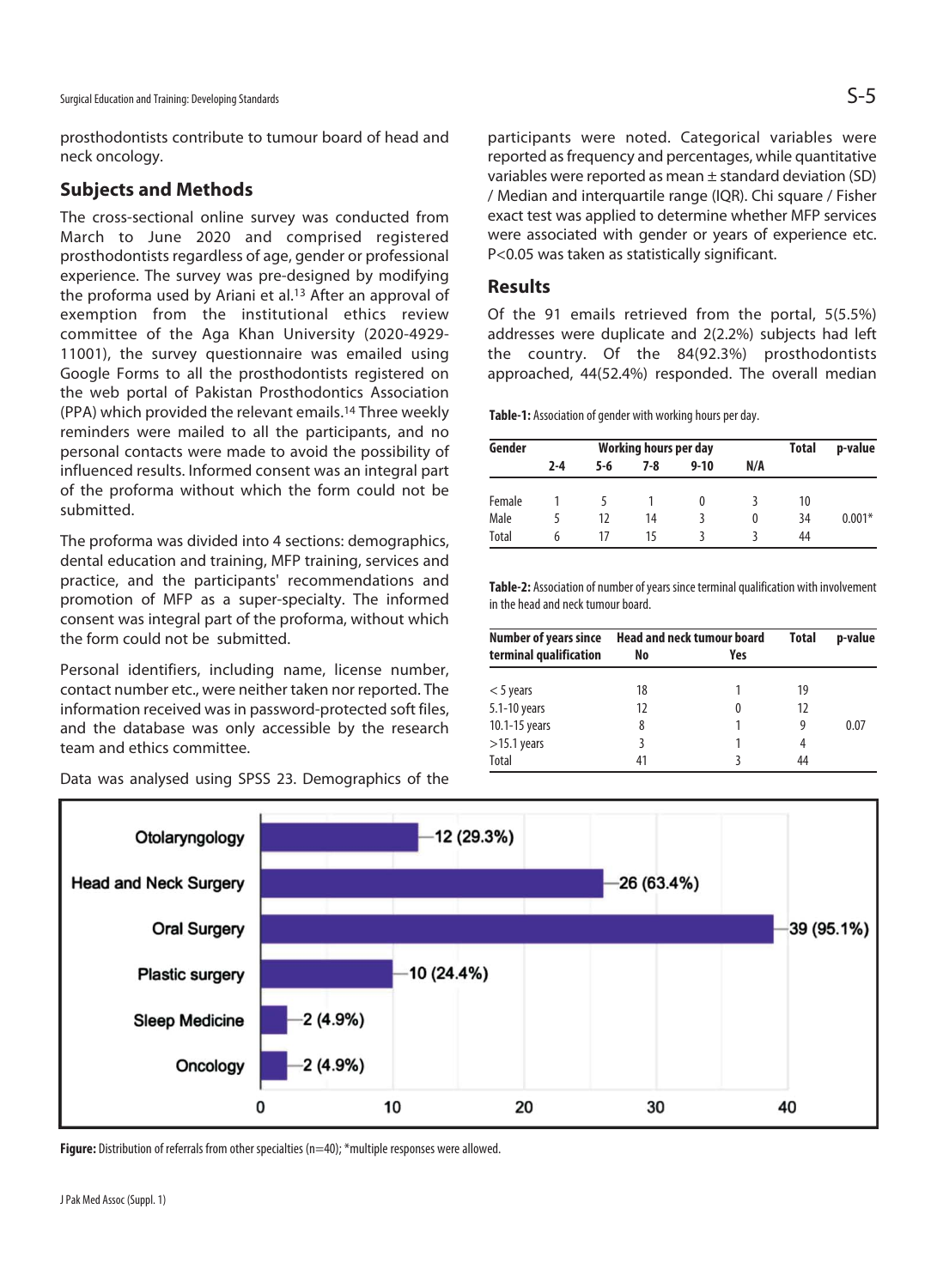age was 39 years IQR 5 years (range: 30-60 years). Besides, 19(43.2%) respondents were from Punjab, 14(31.8%) Sindh, 6(13.6%) Khyber Pakhtunkhwa (KP), and 5(11.4%) Islamabad. There were 34(77.3%) males and 10(22.7%) females and the working hours were considerably less for females than males (Table-1).

Of the total, 31(70.5%) prosthodontists had graduated from public-sector institutions, 15(34.1%) reported employment in the government sector, including the armed forces, 36(81.8%) were locally trained, 30(68.2%) were involved in group practice, and 8(18.2%) had solo offices or private practices.

None of the participants had received any formal accredited training in MFP, but 37(84.1%) respondents reported providing MFP services to their patients as they had learnt it during their prosthodontics residency. Oral surgeons were the ones frequently making referrals for MFP (Figure).

Further, 3(6.8%) of the subjects were invited in the head and neck tumour board, and, of them, 1(33.3%) was a regular member of such a board (Table-2).

Majority 42(95.5%) of the subjects realised the need of structured training programmes in MFP, and thought the shortage of skilled clinicians was the primary reason why this super-specialty was being overlooked nationally.

## **Discussion**

Humans have always remained concerned with their aesthetics and function. The history of MFP is not very clear, but the remains discovered from ancient civilizations, especially Egyptian, have shown facial and auricular prosthesis.8 King Justinian II (668-711 AD) is known to have received a prosthetic nose made up of gold.8 This reflects that the rehabilitation of facial aesthetics and function have always remained imperative to human. Fortunately, most of the maxillofacial defects can be rehabilitated aesthetically and functionally using removable prostheses.4 In small defects with adjacent teeth or adequate supporting alveolar ridges, a one-piece maxillary denture-obturator prosthesis is frequently all that is needed 4

Institutions in North America and United Kingdom are the flag-bearers of innovation and progress in most of the health science disciplines; MFP is no exception. The MFP training in UK was based on an unstructured apprenticeship, whereas the United States had structured one to two-year formal residency / fellowship. Other countries, including South Africa, Sweden and Australia,

have 3-4 year full-time salaried MFP residency positions.9,11,13,15

The response rate on MFP-based surveys have remained variable. Bonner et al. reported a response rate of 48.7% in South Africa,<sup>16</sup> whereas Sheets et al. had 60.4%.<sup>11</sup> A survey by Ariani et al.<sup>13</sup> had 41.6% response. In the present study, the response rate was a bit better at 52.4% but the overall participant count was low, owing to limited number of qualified prosthodontists in the country.

The present findings showed that most respondents were not satisfied with MFP services, mainly because of lack formal MFP training resulting in a handicap in the spectrum of services followed by lack of infrastructure for MFP services, like laboratory, materials and trained technicians etc.. This is strikingly different from American prosthodontists who reported<sup>11</sup> that they were very satisfied with their MFP training and most of them spend one-fourth of their practice time in this area. The most common procedures performed by American MFP specialists were obturators, dental oncology, and mandibular resections.11 This is in agreement with the present study.

Due to a number of factors, patients with head and neck defects are mostly neglected or partially treated. The success of MFP rehabilitation mainly depends on careful pre-surgical evaluation and communication with the patient and the other clinicians, mainly the surgeon involved in resection. Unfortunately, prosthodontists commonly receive patients only after the surgery, leaving the prosthodontists handicapped as at this point nothing much could be done; a situation best described as "consultation by crisis."16 It is commonly believed that the surgical community does not appear to see the value of early prosthodontic consultation in their work.17

The establishment of a multidisciplinary team approach is vital to the successful rehabilitation of patients with head and neck defects.<sup>5</sup> Sadly, the prosthodontists in Pakistan are not welcomed in the regular pre-surgery tumour boards. A head and neck cancer tumour board without having prosthodontist onboard is violation of the multidisciplinary care and in fact is denial of the opportunity of conservative rehabilitation to the patient.

A study reported that 'financial incentive' was the major reason for choosing residency in prosthodontics.18 Contrary to this, Ariani et al.13 showed 'personal satisfaction' to be the primary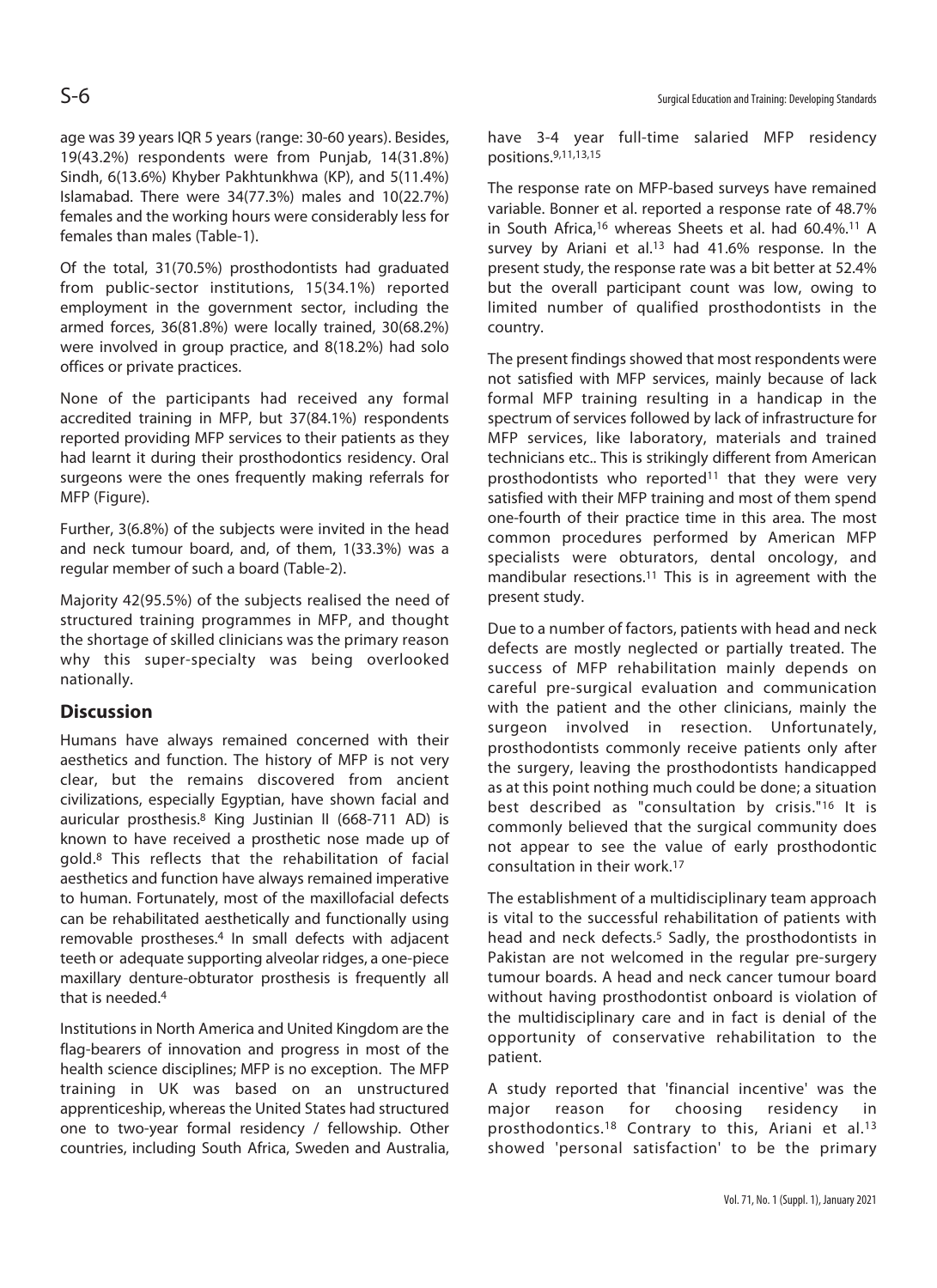driving force among the prosthodontists pursuing MFP. Gotay et al.17 reported that 'personal interest' (47%) and 'desire for more credentials and training' (25%) were the main reasons for selecting a career in MFP in their. In the present study, the participants desired for MFP training mainly for humane reasons and to achieve self-satisfaction.

Its known that there is a huge burden of cancer, mainly head and neck cancer, in Pakistan, and this necessitates the availability of MFP-trained prosthodontists in both public and private hospitals in the country. Unfortunately, the online published record of cancer patients is not updated,12 so the actual disease burden cannot be calculated.

Pakistan has poor literacy rate.<sup>19</sup> Compromised education coupled with scant resources are the barriers in the way of people getting timely access to proper healthcare. Among head and neck cancer patients, delay in presenting to clinicians allows metastasis to take place or the localised invasion to grow.20 There are a limited number of prosthodontists serving in the country and it is alarming to note that not a single clinician has received any formal training in MFP. Ironically, in a country with a population of over 220 million there are no accredited training centres for MFP. Thailand, with one-third the population of Pakistan, has internationally-recognised MFP training centres. In the 1970s, American prosthodontists foresaw the increased demand of MFP services. With their timely planning and actions, within a decade there were overabundance of specialists to the extent that they had to decrease the number of residency slots in the late 1980s.9,17

Most individuals in need of MFP services have limited knowledge of what rehabilitation options exist, what could be achieved and the associated complexities of the treatment options.21 It is understood that clinicians with formal training in MFP are likely to offer broad range of services to their patients and would be competent enough to undertake complex cases. All of this will improve the patients' quality of life. MFP remains an area of dentistry which is often neglected, not only in under and postgraduate training, but also in private practice.16

The primary limitation of the present study is its small sample size. The inherent problem of accuracy and reliability of information obtained in surveys is also a known limitation. Lastly, the actual burden of the disease needing MFP services could not be deciphered.

Post-residency fellowship training programmes in MFP are certainly needed in the country. It is high time training centre for MFP super-specialty training was established in the country. This could be achieved initially by sending a few prosthodontists and technicians to centres of excellence abroad who may then come back and contribute to teaching and training of MFP locally.

#### **Conclusions**

Most prosthodontists were not satisfied with MFP service facilities at their workplaces. Obturator for cancer resection patients was reported to be the most frequently offered MFP service. The participation of prosthodontists in the head and neck tumour board was negligible.

**Disclaimer:** None.

**Conflicts of Interests:** None.

**Source of Funding:** None.

#### **References**

- 1. Bidra AS, Jacob RF, Taylor TD. Classification of maxillectomy defects: a systematic review and criteria necessary for a universal description. J Prosthet Dent 2012;107:261-70. doi: 10.1016/S0022- 3913(12)60071-7.
- 2. Akinmoladun VI, Dosumu OO, Olusanya AA, Ikusika OF. Maxillectomy defects: a suggested classification scheme. Afr J Med Med Sci 2013;42:171-5.
- 3. Dos Santos DM, de Caxias FP, Bitencourt SB, Turcio KH, Pesqueira AA, Goiato MC. Oral rehabilitation of patients after maxillectomy. A systematic review. Br J Oral Maxillofac Surg 2018;56:256-66. doi: 10.1016/j.bjoms.2018.03.001.
- 4. van den Heever JH, Sykes LM, Du Plessis F. The scope of maxillofacial prosthodontics. SADJ 2012;67:593-5.
- 5. Salinas TJ. Prosthetic rehabilitation of defects of the head and neck. Semin Plast Surg 2010;24:299-308. doi: 10.1055/s-0030- 1263071.
- 6. Kazmi SMR, Iqbal Z. Prosthodontic Management of Palatopharyngeal Incompetency - A Case Report on Palatal Lift Prosthesis. J Coll Physicians Surg Pak 2017;27(Suppl 2):s131-3.
- 7. Phasuk K, Haug SP. Maxillofacial Prosthetics. Oral Maxillofac Surg Clin North Am 2018;30:487-97. doi: 10.1016/j.coms.2018.06.009.
- 8. Conroy BF. A brief sortie into the history of cranio-oculofacial prosthetics. Facial Plast Surg 1993;9:89-115. doi: 10.1055/s-2008- 1064601.
- 9. Wolfaardt JF. Maxillofacial prosthetics--an international perspective of the British status quo. J Oral Rehabil 1992;19:1-11. doi: 10.1111/j.1365-2842.1992.tb01585.
- 10. Elbashti ME, Aswehlee AM, Hattori M, Sumita Y, Taniguchi H. The future of maxillofacial prosthetics in Libya: a call to establish the J 2016;6:e26221335. 10.5542/LDJ.v6i0.26221335
- 11. Sheets JL, Yuan JC, Sukotjo C, Davis BK, Wee AG. Maxillofacial prosthetics training and practice profiles in the United States. J Prosthet Dent 2017;118:540-45. doi: 10.1016/j.prosdent.2016.12.020.
- 12. Pakistan Health Research Council (PHRC). Cancer Awareness Compaign. [Online] 2020 [Cited 2020 June 09]. Available from